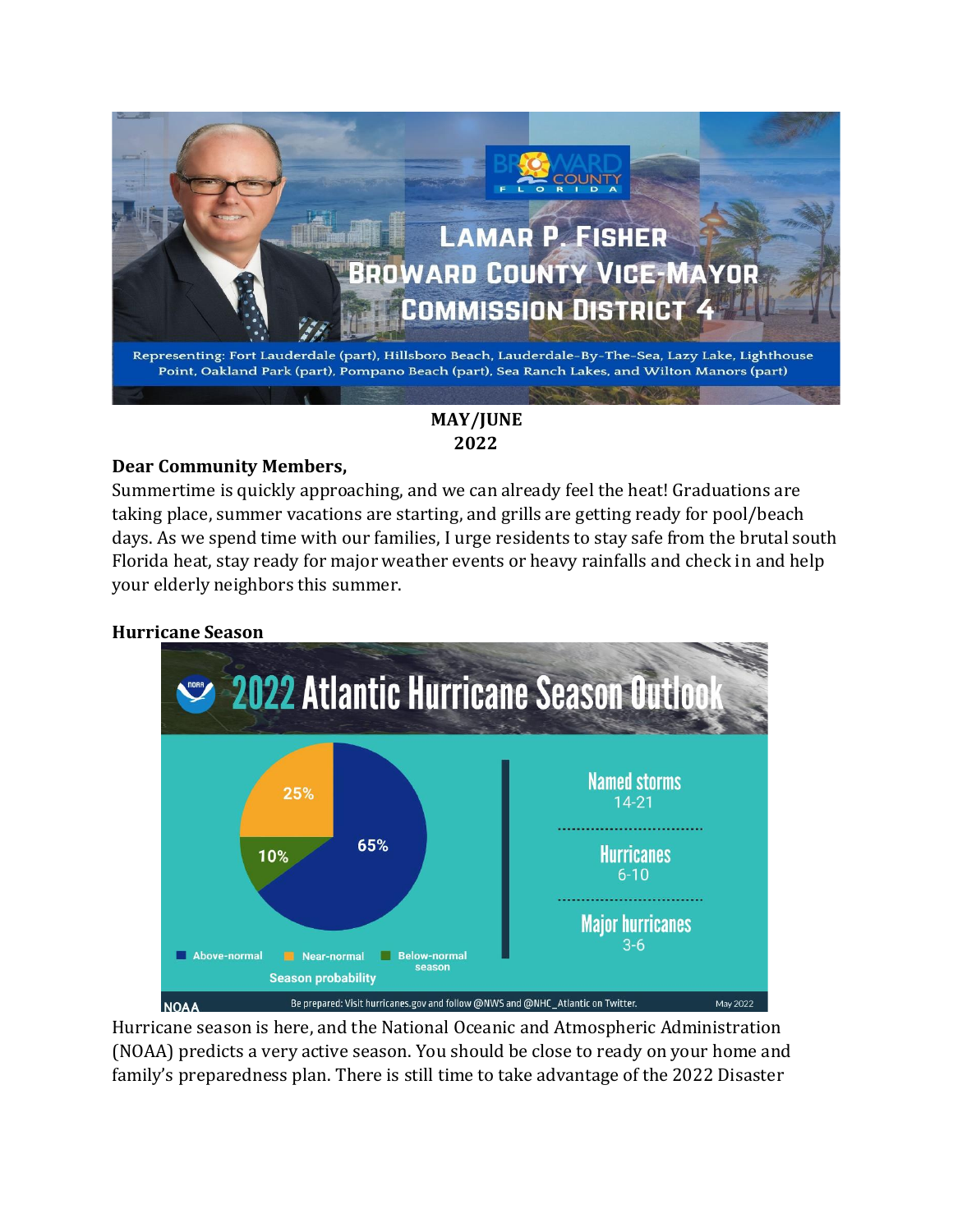Preparedness Sales Tax Holiday which ends Friday, June 10th. For a list of qualifying items, visit [floridarevenue.com/DisasterPrep.](https://floridarevenue.com/DisasterPrep/Pages/default.aspx)



Additionally, if you have not done so, I urge you to visit **Broward.org/Hurricane** to sign up to receive the AlertBroward Emergency Notifications. Make sure to check out th[e Broward](https://www.broward.org/Hurricane/Documents/HurricanePreparednessGuide.pdf)  [County Preparedness Guide](https://www.broward.org/Hurricane/Documents/HurricanePreparednessGuide.pdf) that provides emergency checklists, information on safeguarding your home and much more, helping you stay safe before, during and after a hurricane.

The American Red Cross Broward Chapter has been working **American Red Cross Broward County** closely with the Broward County Emergency Management

Department offering support before and after a tropical storm or hurricane. The Red Cross has a hurricane app that can be downloaded free to your mobile device. The app sends location-based weather alerts, includes tips on how to assemble an emergency kit in the event of a power outage or evacuation, and a real-time map to help find the location of shelters. The app can be found in smartphone app stores by searching for American Red Cross, texting 'EMERGENCY' to 90999, or by going to [redcross.org/apps.](https://www.redcross.org/get-help/how-to-prepare-for-emergencies/mobile-apps.html) For more information, please visit [redcross.org/southflorida.](https://www.redcross.org/local/florida/south-florida.html)

# **E911 Regional Communications Update**

The Broward County Commission, County Administration and the Broward Sheriff's Office (BSO) held several lengthy discussions about the issues and possible solutions for the E911 Regional Communication System. BSO advised the Board that the main issue at the call centers is the need for more staffing. At the May 24th County Commission meeting the Board approved an item to ensure that BSO has the sufficient funds to raise the salaries of the call intake employees. The raises will provide BSO with a competitive edge compared to the salaries in neighboring counties.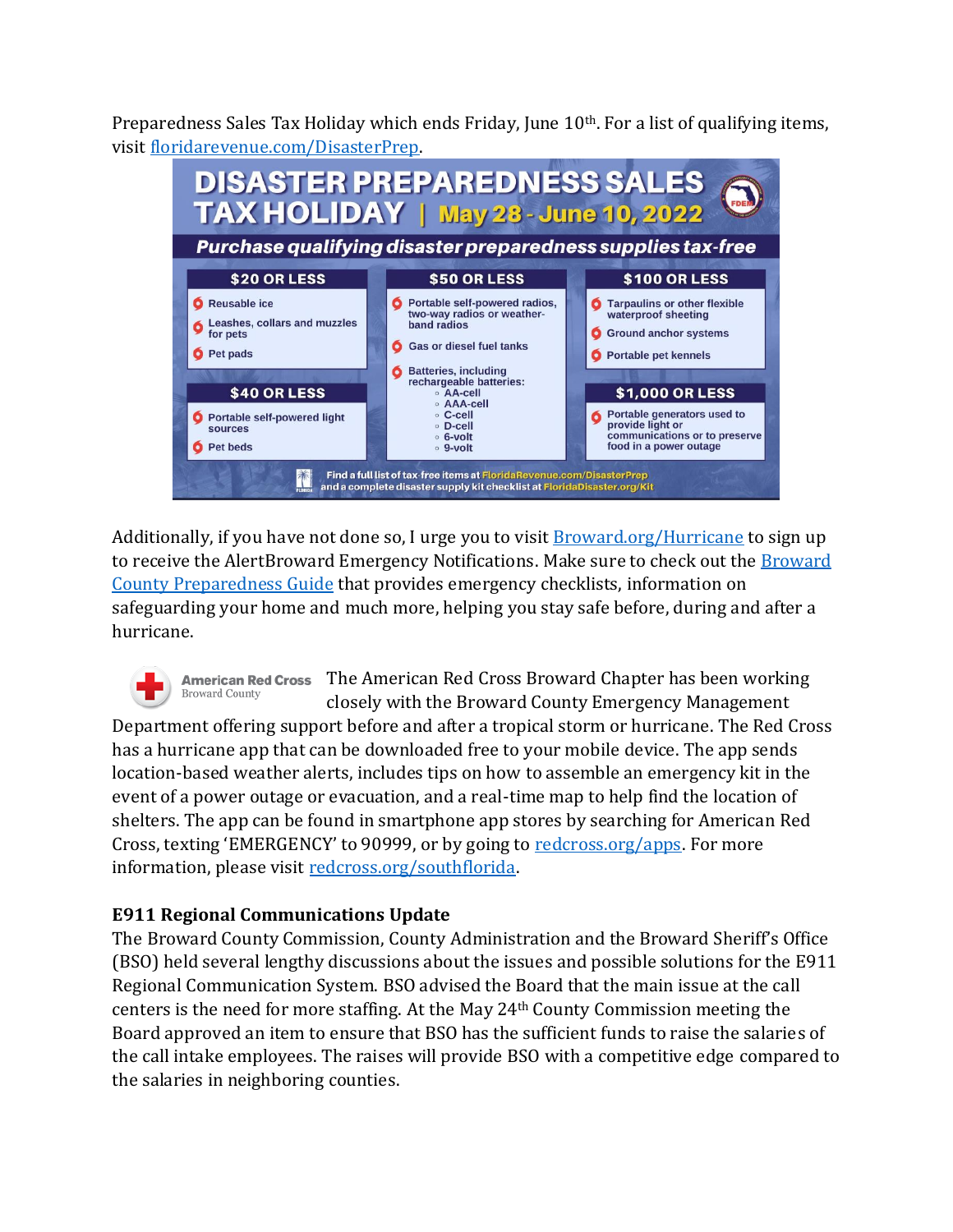Additionally, BSO assured that they are preparing a major recruitment effort in order to fill the current vacant positions. On a parallel track, County Administration is also working with the County's consultant to review the effectiveness of regional communication system in the upcoming months as BSO makes the necessary changes for improvement.



# **BSO REGIONAL COMMUNICATIONS**



#### **OBJECTIVE**

Provide countywide emergency and non-emergency communications services for law enforcement and fire rescue response

> The largest Regional Communications operation in the State of Florida

#### **SERVICE AREAS**

- All unincorporated areas of Broward County
- · 29 law enforcement municipalities · 28 fire rescue municipalities
- · Fort Lauderdale-Hollywood International Airport
- Port Everglades
- **Court Services**
- BSO Department of Detention

As we continue to monitor, I will keep you informed of any new information.

# **Broward County's Rental Assistance Program (ERAP)**



# IERGEN **RENTAL ASSISTANCE**

Broward County has received an additional \$22 million in funding to continue assisting renters in our community. Nearly 5,000 households

have already received \$53 million from the first round of U.S Treasury emergency assistance funding in Broward. Adjustments have also been made to make qualifying and applying for funding even easier. As new applications come in, Broward County's Family Success Division will also be reviewing previously denied applications to see if applicants meet the new requirements. For detailed information about requirements, a link to apply, or to check the status of an existing application, visi[t Broward.org/RentAssistance.](https://www.broward.org/RentAssistance/Pages/default.aspx) If you have additional questions, call 954-831-ERAP (3727).

# **Mosquito Control Services**

Summer brings heavy rain, and we all know that once the rain settles, we can expect mosquitoes lurking all around. Broward County's Mosquito Control Division provides services to Broward County residents by evaluating the needs of your area and providing a home inspection. For more information and/or to request services, visit [Broward.org/Mosquito.](https://www.broward.org/Mosquito/Pages/Default.aspx)



**Sea Turtle Nesting Program Returns**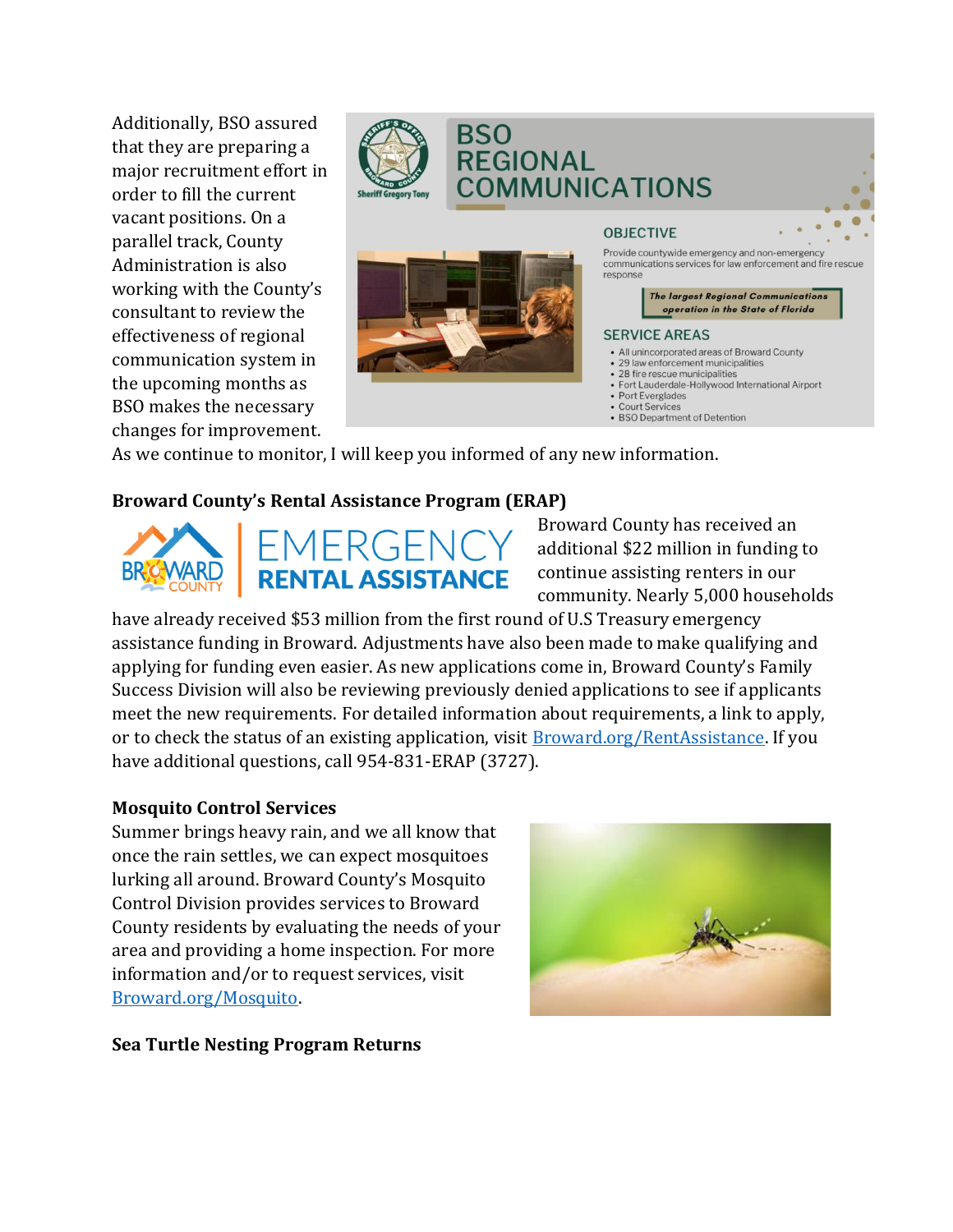

Sea turtle nesting season is in full swing. As of late May, there were already a total of 645 turtle nests counted on our beaches! The season began on March 1st and runs thru October 31 annually. Broward County's Park and Recreation Division holds a 'Sea Turtles and Their Babies' program which runs Wednesdays and Fridays, starting July 6 through August 31. You can

get a firsthand look at this incredible life moment for sea turtles. After a presentation at Anne Kolb Nature Center, participants will accompany a naturalist on a hatchling release (pending hatchling availability, which is not guaranteed) at nearby Hollywood North Beach Park. You will also learn about sea turtle habitat, breeding and nesting, identification of crawls and nests, conservation efforts and more. For more information contact the Anne Kolb Nature Center Park at 954-357-5161, press 0 for operators or visit **Broward County** [Parks Event](https://www.broward.org/Parks/Pages/eventsearch.aspx?=1) page to register.

#### **Performing Arts Center**

A gem in our backyard, the Broward Center for the Performing Arts is an incredible organization making a tremendous impact in our community. As many know, the Center generates a tremendous amount of tourism with the amazing lineup of Broadway shows featured. Most exciting is the community engagement component, reaching students in the Broward County Public school system, engaging with more than 90 local programs and more than 1,200 volunteers who donate their time annually to the Center. Check out [BrowardCenter.org](https://www.browardcenter.org/) for more information.



### **Resources/Reminders**

- COVID-19 Resources: [Broward.org/Coronavirus](https://www.broward.org/CoronaVirus/Pages/default.aspx)
- Business Resources[: Broward.org/EconDev](https://www.broward.org/EconDev/Pages/default.aspx)
- Broward County Libraries[: Broward.org/Library](https://www.broward.org/animal/Pages/Default.aspx)
- Broward County Parks: [Broward.org/Parks](https://www.broward.org/Parks/Pages/default.aspx)
- Pet Adoptions: [Broward.org/Animal](https://www.broward.org/animal/Pages/Default.aspx)

**The events that have transpired over the past couple of weeks have been horrifying. My heart is with all the communities affected. If you or someone you know is**